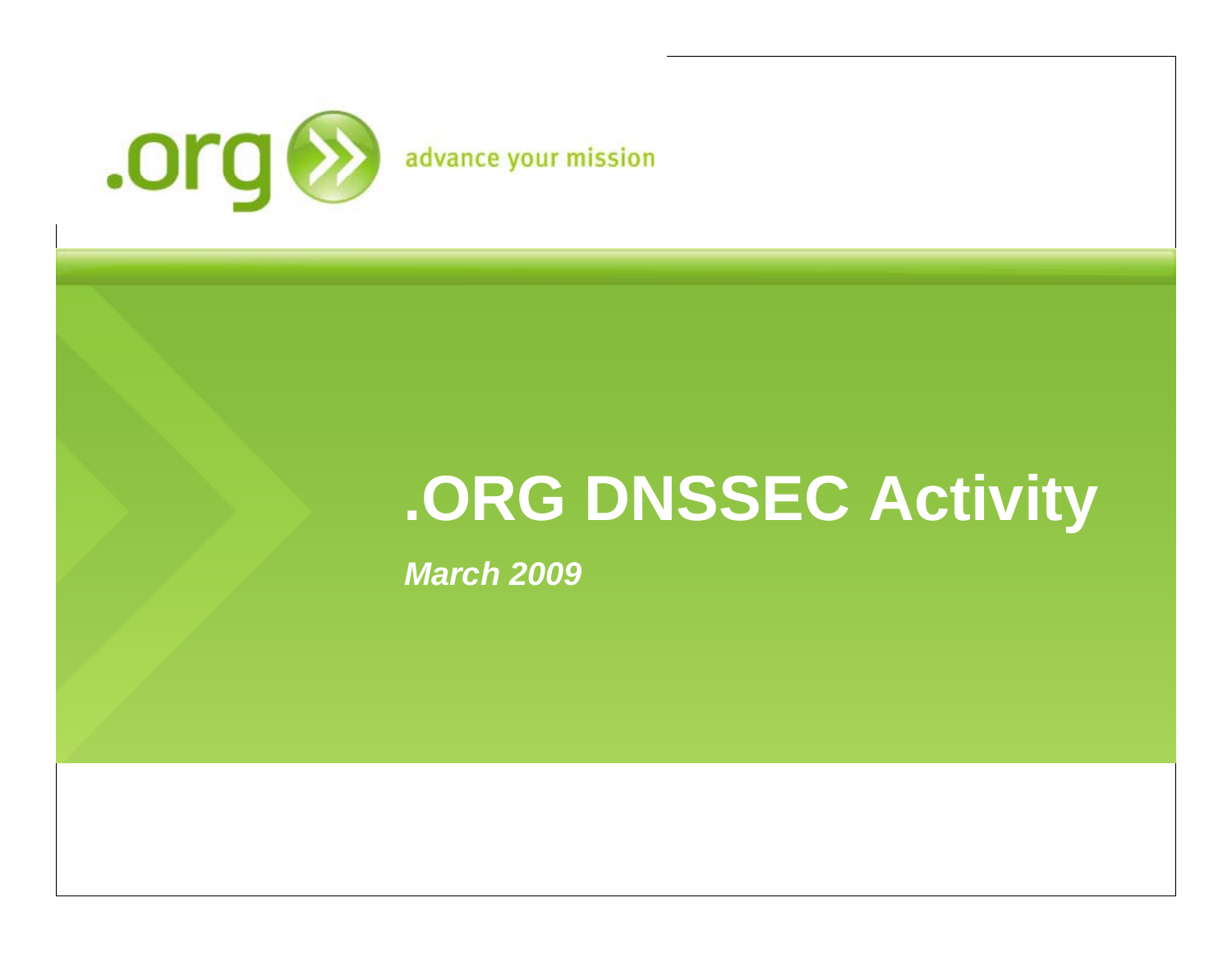

### DNSSEC Rollout Update

#### » *OPERATIONAL READINESS*

- – We have opened a Beta test period, interested registrars can participate
- We have drafted and submitted a DNSSEC Manual to the DNSSEC Coalition for standardizing implementation across registries
- – The majority of the technology related work has been completed
- – The .ORG zone signing and Beta tests of domain names is on track for 1H2009

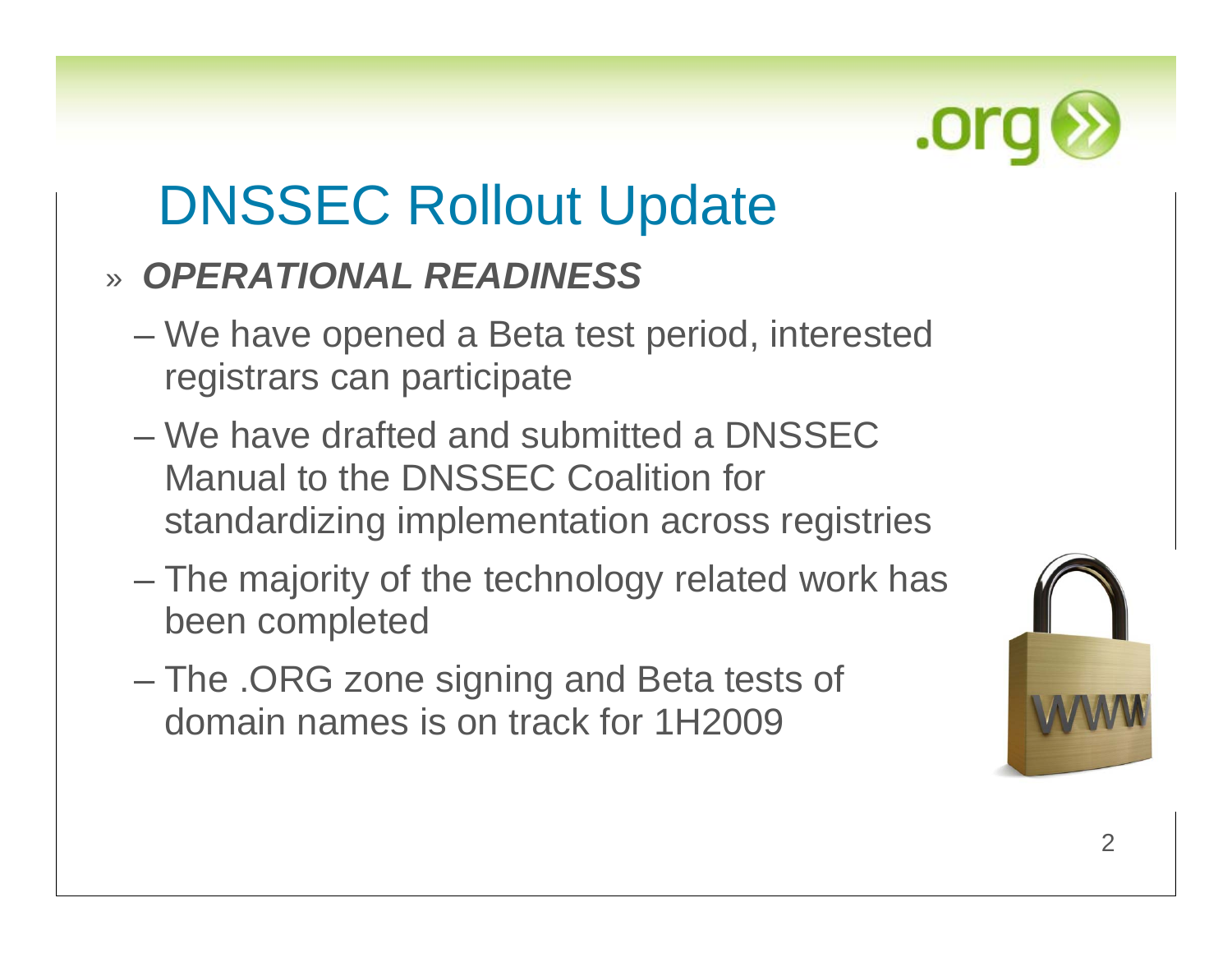

## DNSSEC Outreach

#### » *Blogging*

- Our blog is updated frequently with issues related to DNSSEC
- $\mathcal{L}_{\mathcal{A}}$  We have guest bloggers who continue to reinforce the need for DNSSEC, educating the public on DNSSEC
- Blogs written to address the Fear, Uncertainly and Doubt (FUD) on DNSSEC implementations.

#### » *Events & Panels*

- You can find the .ORG Team & DNSSEC Coalition members at many events around the world
	- GovSec 2009
	- Black Hat Security Conference
	- CENTR Barcelona
	- APWG Meeting at RSA 2009